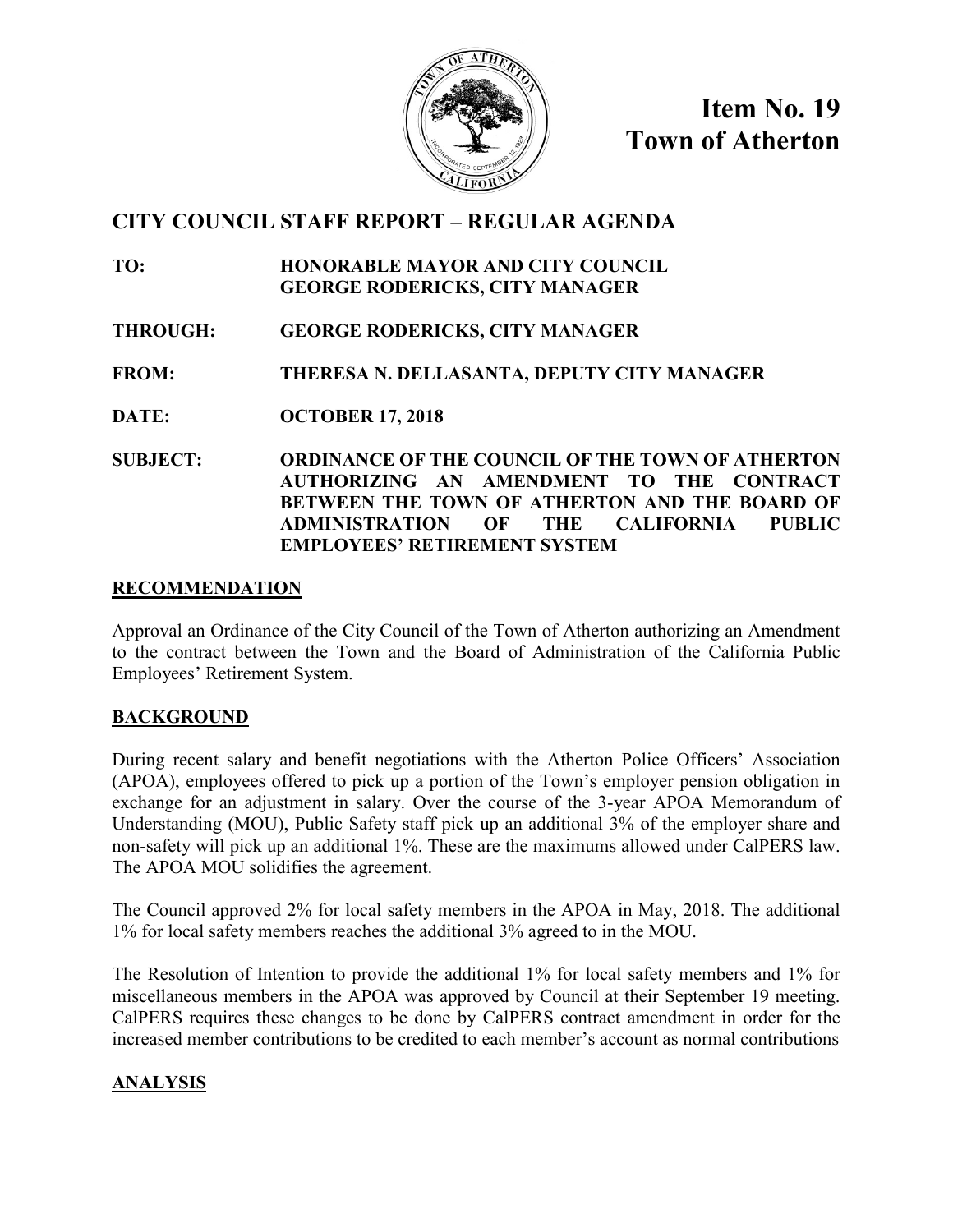The Ordinance is the final document necessary to complete the proposed amendment to the contact with CalPERS. The effective date of the resolution is the first payroll in after November 16, 2018.

The classic local safety member contribution rate for impacted members will be 12% of reportable earnings. The new local safety member contribution rate for impacted members will be 15.25% of reportable earnings.

The classic miscellaneous member contribution rate for impacted members will be 8% of reportable earnings. The new miscellaneous member contribution rate for impacted members will be 7.5% of reportable earnings.

Both groups have already agreed to contribute and are contributing these rates respectively, through the Memorandum of Understanding with the Town.

#### **POLICY FOCUS**

Members of the APOA have already agreed to contribute additional percentages of the employer share.

## **FISCAL IMPACT**

None.

#### **PUBLIC NOTICE**

Public notification was achieved by posting the agenda, with this agenda item being listed, at least 72 hours prior to the meeting in print and electronically. Information about the project is also disseminated via the Town's electronic News Flash and Atherton Online. There are approximately 1,200 subscribers to the Town's electronic News Flash publications. Subscribers include residents as well as stakeholders – to include, but be not limited to, media outlets, school districts, Menlo Park Fire District, service provides (water, power, and sewer), and regional elected officials.

#### **ATTACHMENT**

Ordinance Contract Amendment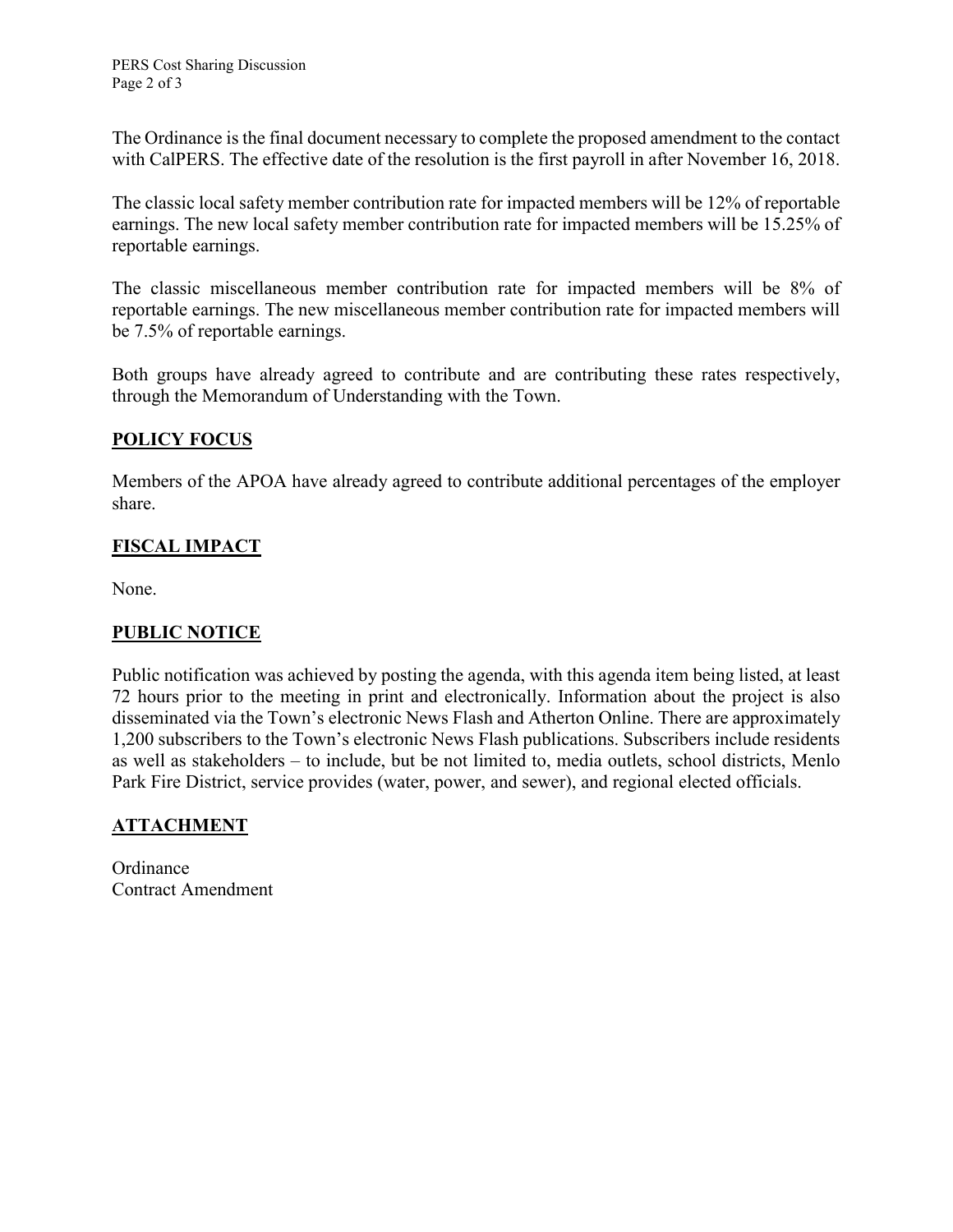#### **ORDINANCE XXX**

#### **ORDINANCE OF THE COUNCIL OF THE TOWN OF ATHERTON AUTHORIZING AN AMENDMENT TO THE CONTRACT BETWEEN THE TOWN OF ATHERTON AND THE BOARD OF ADMINISTRATION OF THE CALIFORNIA PUBLIC EMPLOYEES' RETIREMENT SYSTEM**

**WHEREAS**, the Town entered into a contract with the California Public Employees' Retirement System (CalPERS) in 1945 and numerous amendments since that date; and

**WHEREAS**, as a result of labor negotiations with the Atherton Police Officers' Association (APOA), the APOA agreed that the **safety employees** would make an additional employee contribution towards the Employers' portion of the PERS Rate of 1.0% for Classic PERS members and New PERS members; and

**WHEREAS**, as a result of labor negotiations with the Atherton Police Officers' Association (APOA), the APOA agreed that the **miscellaneous employees** would make an additional employee contribution towards the Employers' portion of the PERS Rate of 1.0% for Classic PERS members and New PERS members; and

**WHEREAS**, an amendment to the CalPERS contract is needed in order to implement this new benefit.

#### **NOW, THEREFORE, THE CITY COUNCIL OF THE TOWN OF ATHERTON DOES ORDAIN AS FOLLOWS:**

**SECTION 1.** The City Council of the Town of Atherton hereby authorizes entering into the Amendment to Contract between the Board of Administration, California Public Employees' Retirement System and the Town of Atherton (Amendment), a copy of which is attached hereto, marked as "Exhibit 1," and incorporated herein by reference as though set out in full.

**SECTION 2**. The City Manager of the Town of Atherton is hereby authorized, empowered, and directed to execute the Amendment for and on behalf of the City.

**SECTION 3**. The City Clerk has prepared and published, at least ten days before the date of adoption, a summary of this ordinance once in a newspaper of general circulation printed and published in Atherton and circulated in the Town of Atherton. A certified copy of the full text of the ordinance was posted in the office of the City Clerk since at least ten days before this date of adoption.

Introduced this 19<sup>th</sup> day of September, 2018.

Passed and adopted as an Ordinance of the Town of Atherton at a regular meeting thereof held on the October 17, 2018, by the following vote:

| Ayes:    | Council Members:        |
|----------|-------------------------|
| Noes:    | <b>Council Members:</b> |
| Abstain: | Council Members:        |

Ordinance xxx Adopted October 17, 2018 Page 1 of 2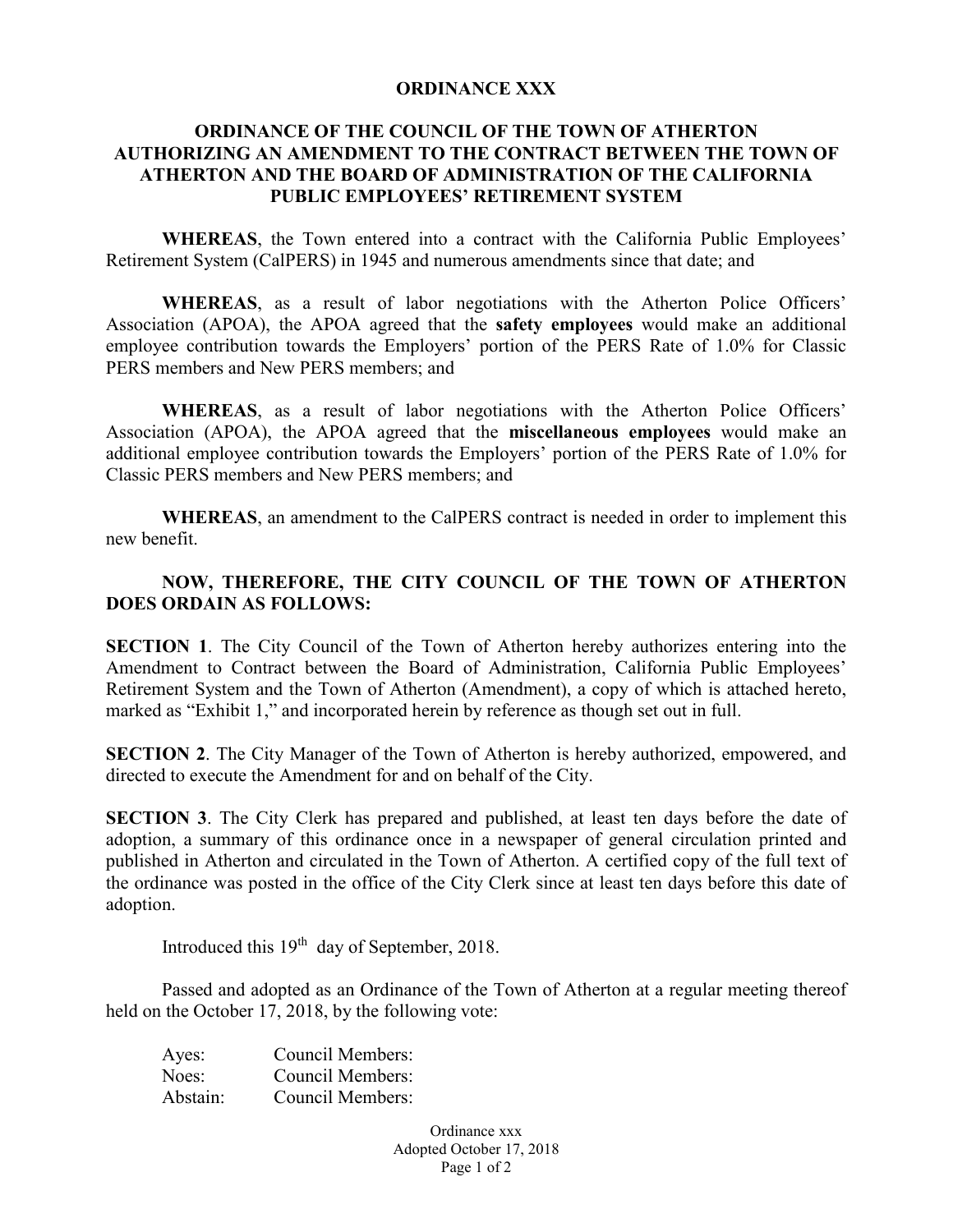Absent: Council Members:

Cary Wiest, Mayor Town of Atherton

 $\overline{\phantom{a}}$ 

ATTEST:

 $\mathcal{L}_\text{max}$  , where  $\mathcal{L}_\text{max}$  and  $\mathcal{L}_\text{max}$ Theresa N. DellaSanta, City Clerk

APPROVED AS TO FORM:

Bill Conners, City Attorney

\_\_\_\_\_\_\_\_\_\_\_\_\_\_\_\_\_\_\_\_\_\_\_\_\_\_\_

Ordinance xxx Adopted October 17, 2018 Page 2 of 2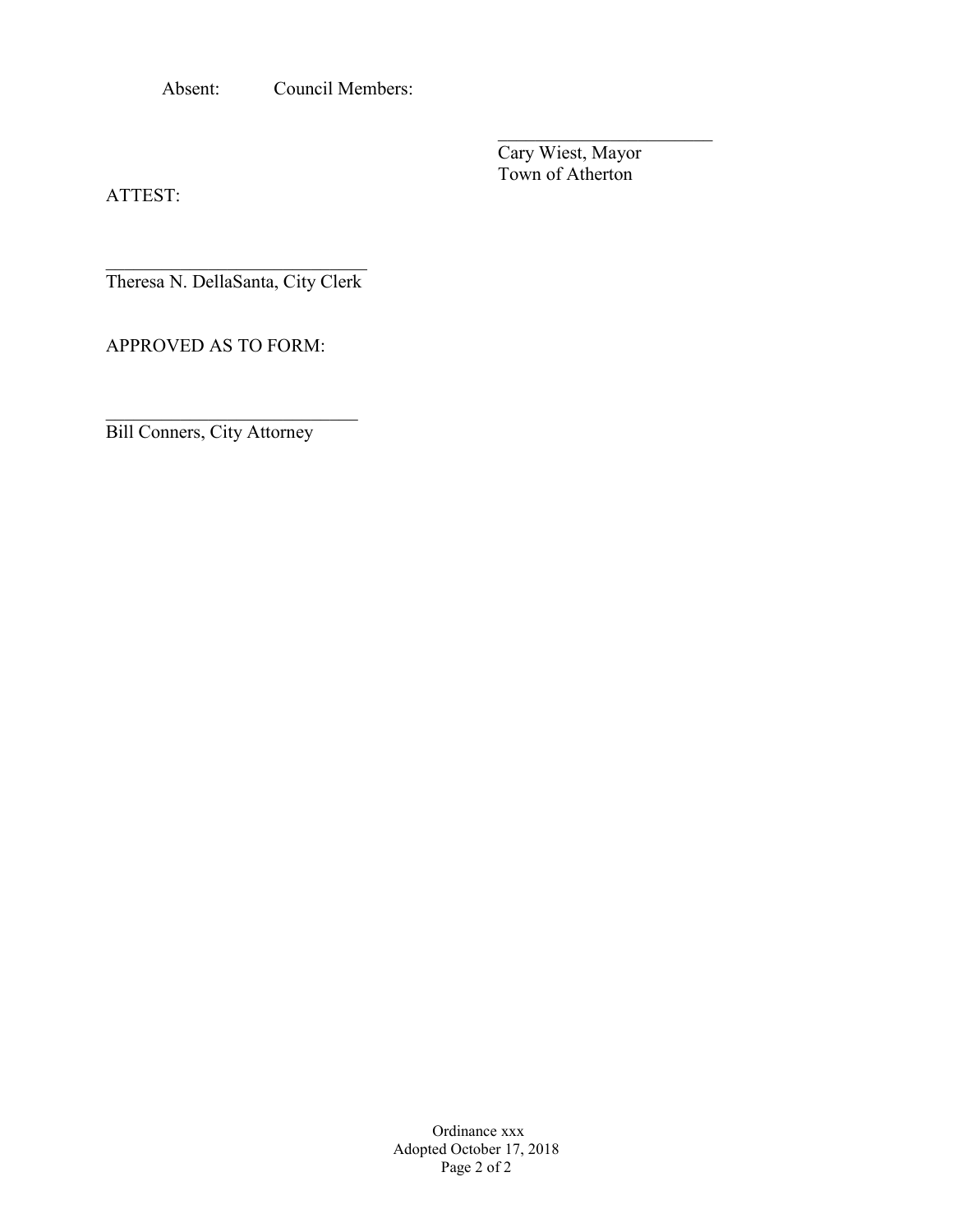

EXHIBIT **California Public Employees' Retirement System AMENDMENT TO CONTRACT Between the Board of Administration** California Public Employees' Retirement System and the **City Council Town of Atherton** 

The Board of Administration, California Public Employees' Retirement System, hereinafter referred to as Board, and the governing body of the above public agency, hereinafter referred to as Public Agency, having entered into a contract effective July 1, 1945, and witnessed June 29, 1945, and as amended effective July 1, 1956, January 1, 1972, May 19, 1984, July 29, 1984, December 13, 1987, January 8, 1989, January 1, 1993, July 1, 1999, July 1, 2002, May 19, 2003 and June 17, 2018 which provides for participation of Public Agency in said System, Board and Public Agency hereby agree as follows:

- $A_{\cdot}$ Paragraphs 1 through 15 are hereby stricken from said contract as executed effective June 17, 2018, and hereby replaced by the following paragraphs numbered 1 through 15 inclusive:
	- $\mathbf 1$ All words and terms used herein which are defined in the Public Employees' Retirement Law shall have the meaning as defined therein unless otherwise specifically provided. "Normal retirement age" shall mean age 55 for classic local miscellaneous members, age 62 for new local miscellaneous members, age 50 for classic local safety members and age 57 for new local safety members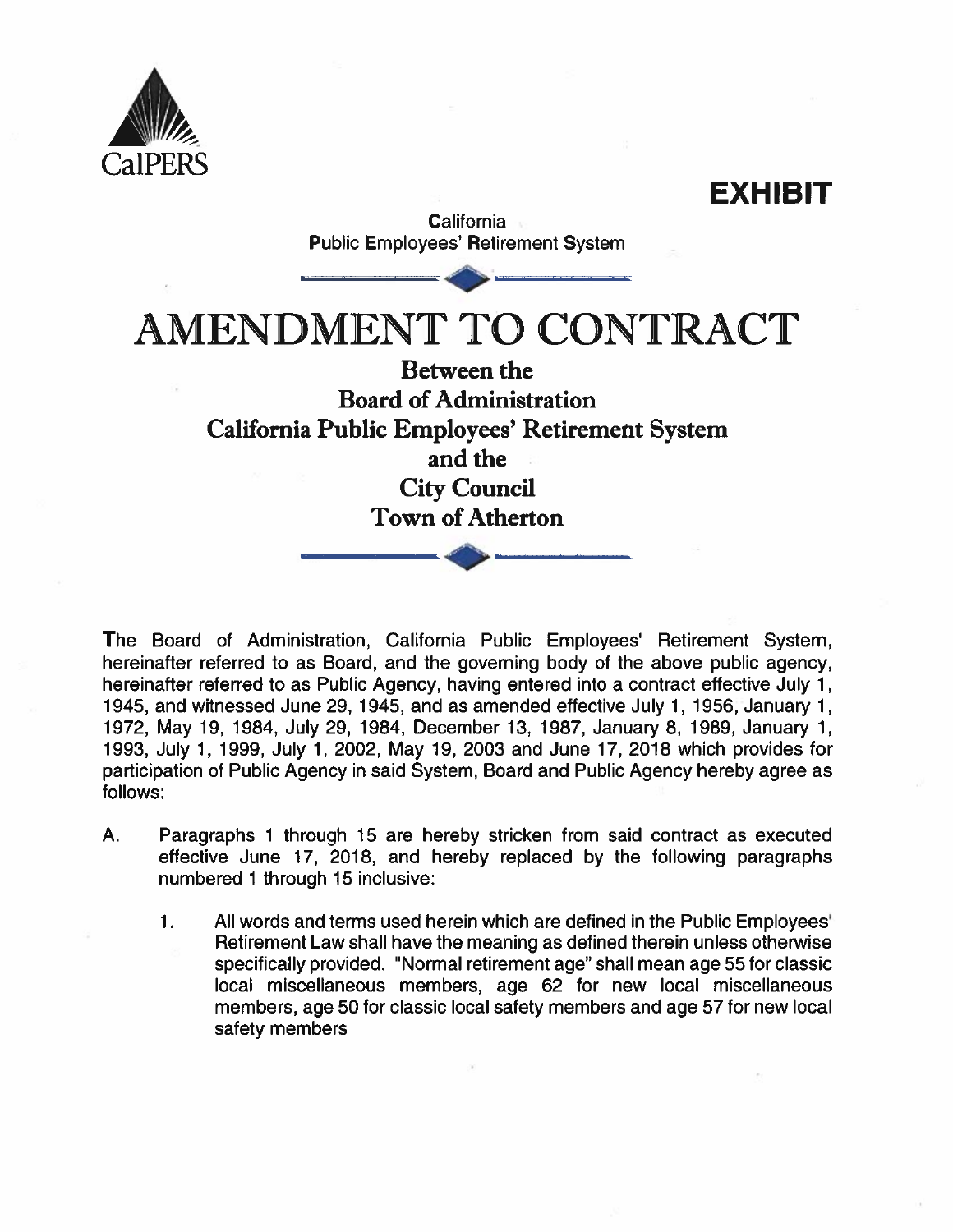# PLEASE DO NOT SIGN "EXHIBIT ONLY"

- $2.$ Public Agency shall participate in the Public Employees' Retirement System from and after July 1, 1945 making its employees as hereinafter provided, members of said System subject to all provisions of the Public Employees' Retirement Law except such as apply only on election of a contracting agency and are not provided for herein and to all amendments to said Law hereafter enacted except those, which by express provisions thereof, apply only on the election of a contracting agency.
- 3. Public Agency agrees to indemnify, defend and hold harmless the California Public Employees' Retirement System (CalPERS) and its trustees, agents and employees, the CalPERS Board of Administration, and the California Public Employees' Retirement Fund from any claims, demands, actions, losses, liabilities, damages, judgments, expenses and costs, including but not limited to interest, penalties and attorney fees that may arise as a result of any of the following:
	- Public Agency's election to provide retirement benefits,  $(a)$ provisions or formulas under this Contract that are different than the retirement benefits, provisions or formulas provided under the Public Agency's prior non-CalPERS retirement program.
	- Any dispute, disagreement, claim, or proceeding (including  $(b)$ without limitation arbitration, administrative hearing, or litigation) between Public Agency and its employees (or their representatives) which relates to Public Agency's election to amend this Contract to provide retirement benefits, provisions or formulas that are different than such employees' existing retirement benefits, provisions or formulas.
	- Public Agency's agreement with a third party other than CalPERS  $(c)$ to provide retirement benefits, provisions, or formulas that are different than the retirement benefits, provisions or formulas provided under this Contract and provided for under the California Public Employees' Retirement Law.
- 4. Employees of Public Agency in the following classes shall become members of said Retirement System except such in each such class as are excluded by law or this agreement:
	- Local Police Officers (herein referred to as local safety members); a.
	- b. Employees other than local safety members (herein referred to as local miscellaneous members).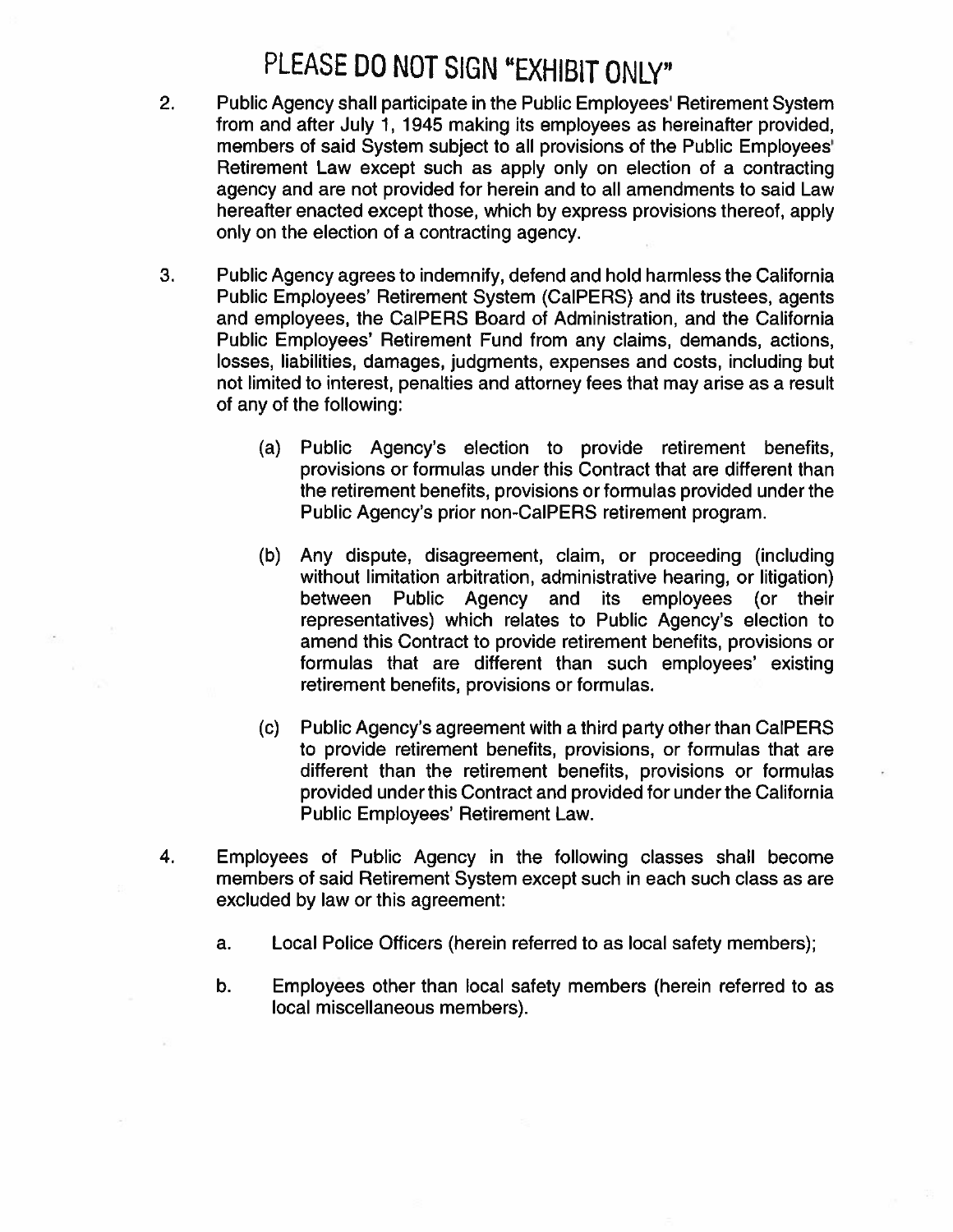# PLEASE DO NOT SIGN "EXHIBIT ONLY"

- 5. In addition to the classes of employees excluded from membership by said Retirement Law, the following classes of employees shall not become members of said Retirement System:
	- FIRE FIGHTERS HIRED ON OR AFTER JULY 1, 1945; AND a.

#### RESERVE POLICE OFFICERS HIRED ON OR AFTER MAY 19. b. 1984.

- 6. The percentage of final compensation to be provided for each year of credited prior and current service as a classic local miscellaneous member shall be determined in accordance with Section 21354 of said Retirement Law (2% at age 55 Full).
- $7.$ The percentage of final compensation to be provided for each year of credited prior and current service as a new local miscellaneous member shall be determined in accordance with Section 7522.20 of said Retirement Law (2% at age 62 Full).
- 8. The percentage of final compensation to be provided for each year of credited prior and current service as a classic local safety member shall be determined in accordance with Section 21362.2 of said Retirement Law (3% at age 50 Full).
- 9. The percentage of final compensation to be provided for each year of credited prior and current service as a new local safety member shall be determined in accordance with Section 7522.25(d) of said Retirement Law (2.7% at age 57 Full).
- $10.$ Public Agency elected and elects to be subject to the following optional provisions:
	- Sections 21624 and 21626 (Post-Retirement Survivor Allowance). a.
	- b. Section 21573 (Third Level of 1959 Survivor Benefits).
	- C. Section 20042 (One-Year Final Compensation) for classic local safety members only.
	- d. Section 21024 (Military Service Credit as Public Service) for local miscellaneous members only.
	- Section 20516 (Employees Sharing Additional Cost): е.

From and after June 17, 2018 and until the effective date of this amendment to contract, 2% for local safety members in the Atherton Police Officers' Association.

From and after the effective date of this amendment to contract, 3% for local safety members in the Atherton Police Officers' Association.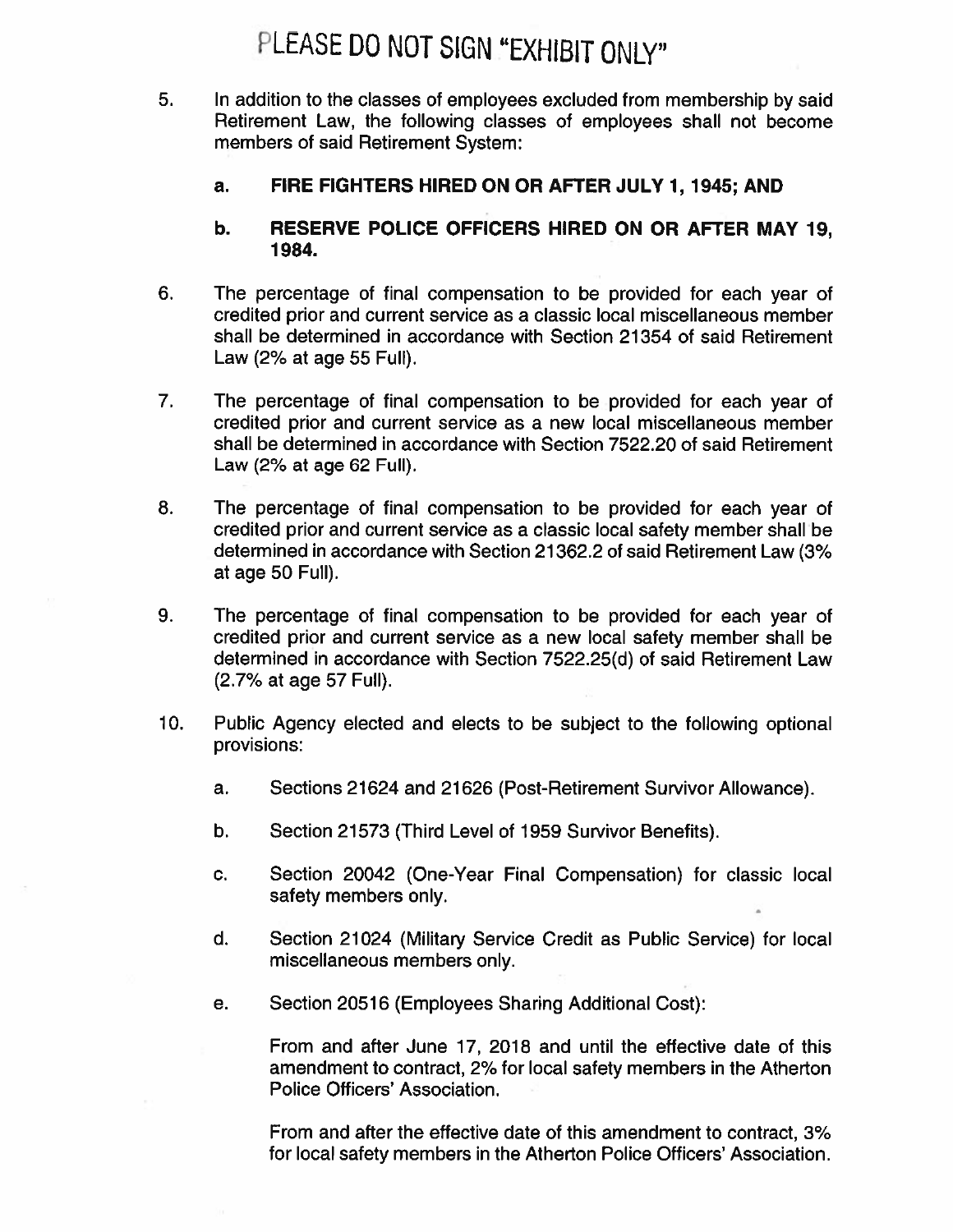# PLEASE DO NOT SIGN "EXHIBIT ONLY"

From and after the effective date of this amendment to contract, 1% for local miscellaneous members in the Atherton Police Officers' Association).

The portion of the employer's contribution that the member agrees to contribute from his or her compensation, over and above the member's normal contribution ("Cost Sharing Percentage"), shall not exceed the Employer Normal Cost Rate, as that rate is defined in the CalPERS Actuarial Valuation for the relevant fiscal year. If the Cost Sharing Percentage will exceed the relevant Employer Normal Cost Rate, the Cost Sharing Percentage shall automatically be reduced to an amount equal to, and not to exceed, the Employer Normal Cost Rate for the relevant fiscal year.

- $11.$ Public Agency, in accordance with Government Code Section 20790. ceased to be an "employer" for purposes of Section 20834 effective on December 13, 1987. Accumulated contributions of Public Agency shall be fixed and determined as provided in Government Code Section 20834, and accumulated contributions thereafter shall be held by the Board as provided in Government Code Section 20834.
- $12.$ Public Agency shall contribute to said Retirement System the contributions determined by actuarial valuations of prior and future service liability with respect to local miscellaneous members and local safety members of said **Retirement System.**
- $13.$ Public Agency shall also contribute to said Retirement System as follows:
	- Contributions required per covered member on account of the 1959 a. Survivor Benefits provided under Section 21573 of said Retirement Law. (Subject to annual change.) In addition, all assets and liabilities of Public Agency and its employees shall be pooled in a single account, based on term insurance rates, for survivors of all local miscellaneous members and local safety members.
	- b. A reasonable amount, as fixed by the Board, payable in one installment within 60 days of date of contract to cover the costs of administering said System as it affects the employees of Public Agency, not including the costs of special valuations or of the periodic investigation and valuations required by law.
	- C. A reasonable amount, as fixed by the Board, payable in one installment as the occasions arise, to cover the costs of special valuations on account of employees of Public Agency, and costs of the periodic investigation and valuations required by law.